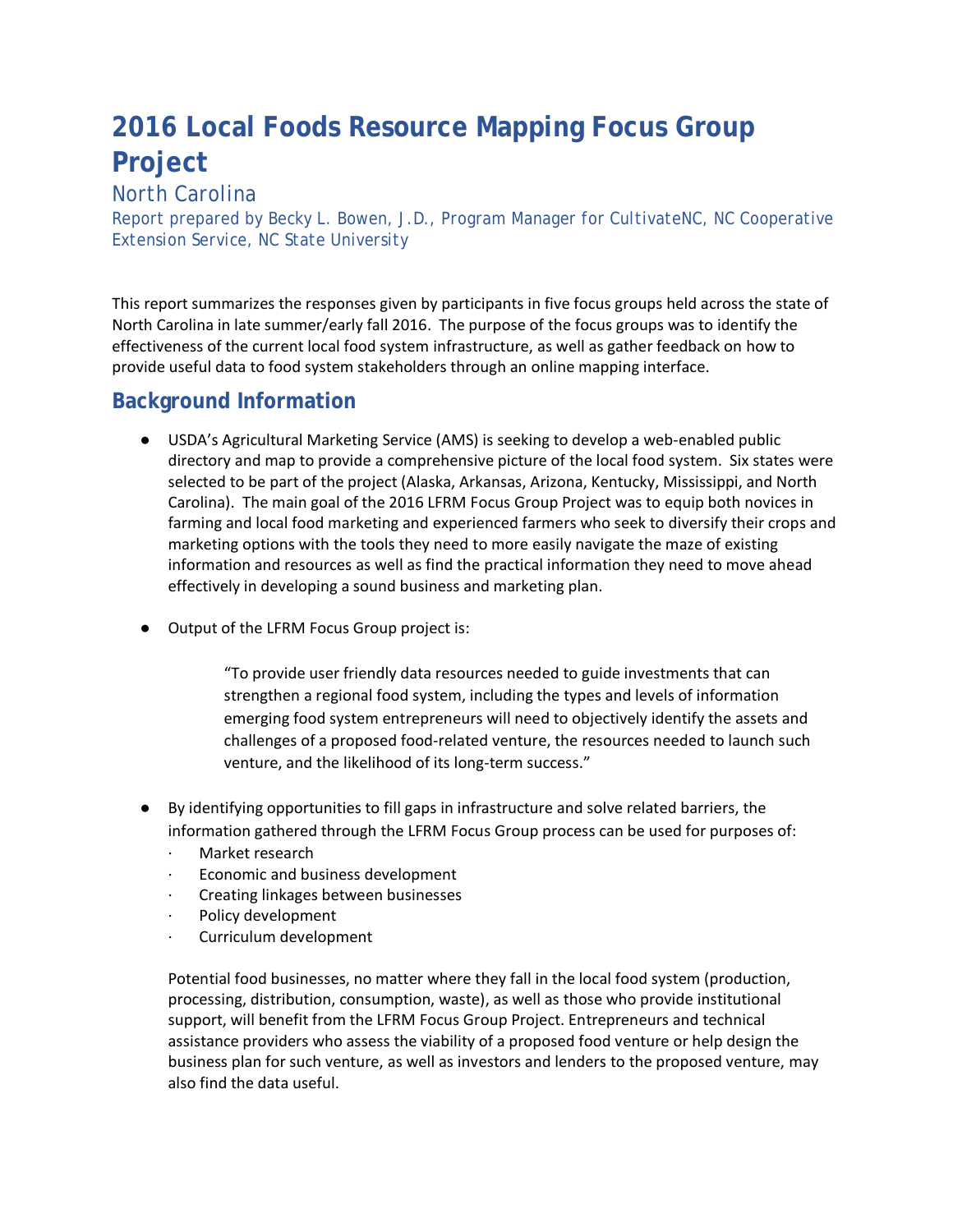## **Focus Group Process (NCSU IRB 9091)**

### **NC State University LFRM Study Team**

PI: Susan Jakes Co-PI: Becky Bowen (Primary Faculty Contact for IRB proposal) Other: Joanna Lelekacs

#### **Recruitment and Makeup of LFRM Focus Group Participants**

#### **Introduction to Regions:**

Each LFRM Focus Group Process was conducted over a three hour period held through the lunch hour from 11 am to 2 pm. The focus group participants were identified by NC Cooperative Extension and coordinated through active regional food councils or economic development offices in five regions throughout the state. The following table provides details on each of the five focus groups.

| <b>NAME OF NC REGION</b>                                                                           | <b>INVITED COUNTIES</b>                                                                                                                                                  | <b>NUMBER and ROLE of</b><br><b>PARTICIPANTS</b>                                                                                                      | <b>LOCATION</b>                        | <b>DATE</b>           |
|----------------------------------------------------------------------------------------------------|--------------------------------------------------------------------------------------------------------------------------------------------------------------------------|-------------------------------------------------------------------------------------------------------------------------------------------------------|----------------------------------------|-----------------------|
| <b>Sandhills</b><br>Metro areas: Fayetteville<br>(with close proximity to<br>Triangle metro areas) | Lee, Moore, Richmond,<br>Scotland, Hoke, Cumberland,<br>Harnett, Robeson,<br>Montgomery                                                                                  | 14 – producers, food<br>pantry, educator,<br>distributors, health<br>department, economic<br>developer, Extension,<br>farmers market                  | Richmond<br>County<br>Extension        | August 31, 2016       |
| <b>Southeast</b><br>Metro areas:<br>Greenville, Jacksonville,<br>Wilmington                        | Pitt, Craven, Carteret,<br>Onslow, Pender, New<br>Hanover, Brunswick,<br>Columbus, Bladen, Duplin,<br>Lenoir, Jones, Wayne,<br>Greene, Sampson                           | 8 - producers, food corps<br>member, distributor, local<br>foods agent, local<br>government                                                           | <b>UNC</b><br>Wilmington               | September 7, 2016     |
| <b>Foothills</b><br>Metro areas:<br>Charlotte, Asheville,<br>Greenville (SC)                       | McDowell, Rutherford,<br>Cleveland, Polk, Henderson,<br>Buncombe, Haywood,<br>Jackson, Catawba, Burke,<br>Madison, Yancey, Lincoln,<br>Cabarrus, Stanly, Anson,<br>Union | 16 - producers, economic<br>developers, food<br>entrepreneur, Extension,<br>Americorps, farmers<br>market, health<br>department, local food<br>agent, | Polk County<br>Extension               | September 11,<br>2016 |
| <b>Triangle</b><br>Metro areas: Raleigh,<br>Durham                                                 | Wake, Franklin, Warren,<br>Vance, Granville, Durham,<br>Person, Orange, Chatham,<br>Nash, Halifax, Edgecombe,<br>Wilson, Johnston                                        | 15 - producers,<br>distributors, economic<br>developers, processors,<br>Extension, educator                                                           | <b>Franklin</b><br>County<br>Extension | September 14,<br>2016 |
| <b>Piedmont Triad</b><br>Metro areas: Greensboro,<br>Winston-Salem, High Point                     | Alamance, Caswell,<br>Davidson, Davie, Guilford,<br>Randolph, Rockingham,<br>Stokes, Surry, Yadkin,<br>Forsyth                                                           | 7 - producer, food<br>council, Extension, farm<br>to table chef, food hub                                                                             | Forsyth County<br>Extension            | September 19,<br>2016 |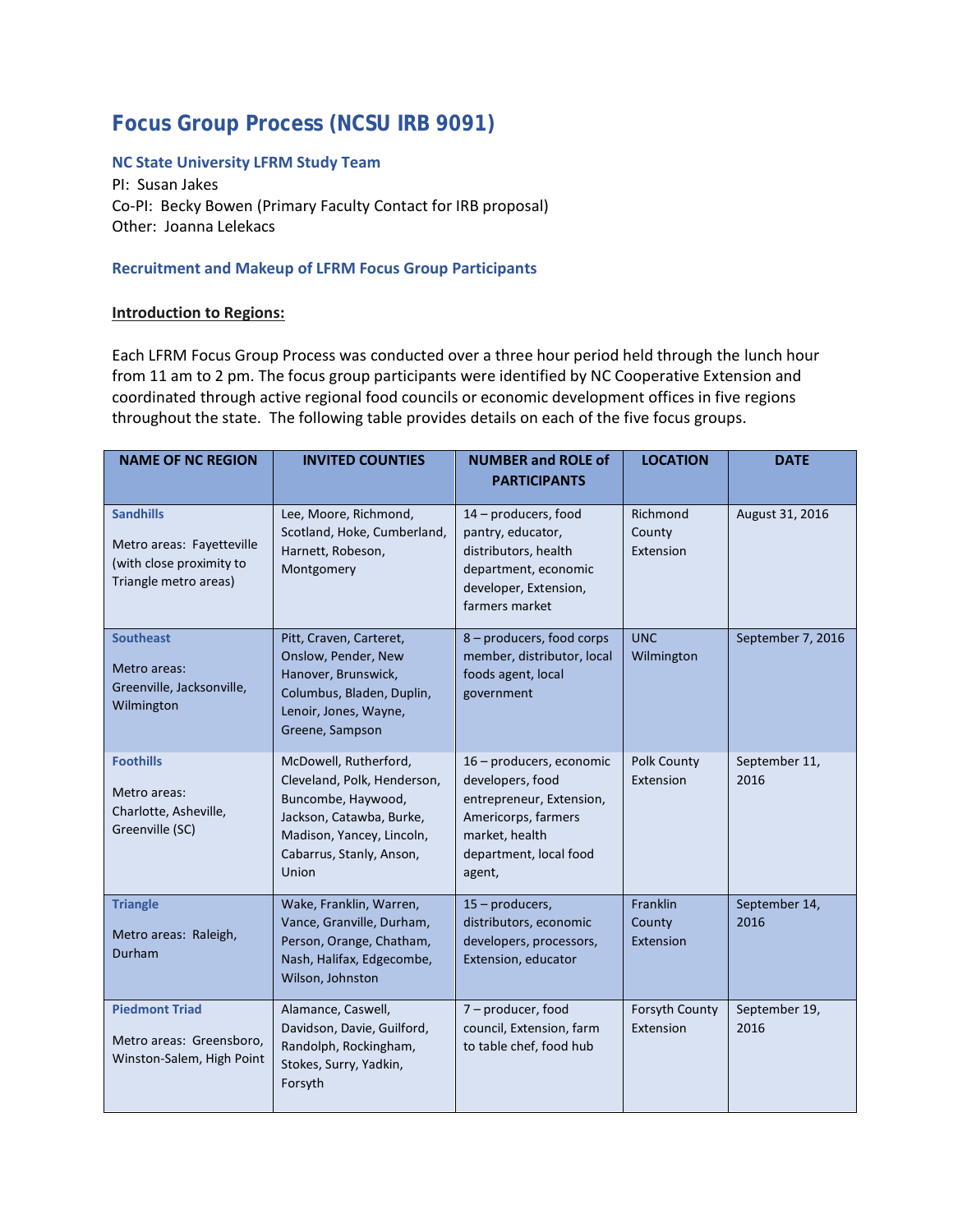Many of the counties included in the LFRM Focus Group regions have participated in USDA-Rural Development's Stronger Economies Together (SET) planning initiative.

### **Focus Group Session Makeup:**

Suggested focus group participants included at least **2-3 producers** (growers of perishable locally grown foods, horticulture, meat and dairy), and **1 representative** from each of the following components of the regional food system:

- o Buyers for profit (representing direct, intermediated, and institutional markets, including independent/small regional chains and large grocery chains, independent and chain restaurants)
- o Buyers not for profit (including public school food service, public and private university food service, hospital/health care)
- o Technical assistance providers (CFSA, RAFI, CCE, CEFS, UNC School of Government, ECU, NC A&T SU, Warren Wilson College)
- o "Systems people" (regional economic developers)
- o Transporters/Distributors/Warehousing/Cold Storage (including food hubs, co-packers)
- o Processors/Value-added Producers (focus on perishable items)
- o Actors or Individuals/Businesses involved in infrastructure development, marketing, branding
- o Food Waste Enterprises

*Every effort was made to include representation from historically marginalized communities, as well as rural counties, in the Focus Groups.* Primarily rural interests were represented in the Sandhills and Foothills focus groups, while the majority of food system stakeholders in the Southeast, Triangle, and Piedmont Triad focus groups were from urban communities.

Participation was by invitation extended through County Extension to selected individuals at least one month before the scheduled date of the Focus Group. Participants signed *a consent form prepared by the LFRM team* (which included permission to record their responses during the Focus Group session). All participants were told that they will receive a copy of the final report generated by the NC LFRM team, including a packet of information containing excerpts/lists of currently available local food resources/data sources (e.g., NASS/state statistics pertaining to direct and local, include reliance on direct marketing/CSA use by different sized farms, changes in number of direct marketing outlets, breakdown of primary ag production in the state (or region), and noting any significant changes.

### **Compensation for participants:**

Participants' travel to attend a LFRM regional Focus Group was reimbursed at the federal rate for roundtrip mileage in excess of thirty miles.

### **Outcomes:**

The outcome of the LFRM Focus Groups will be a narrative report that identifies:

- 1. The perceived gaps in North Carolina's emerging local food system in each Focus Group region.
- 2. The awareness of and perceived value of existing resources in the local food system in each Focus Group region.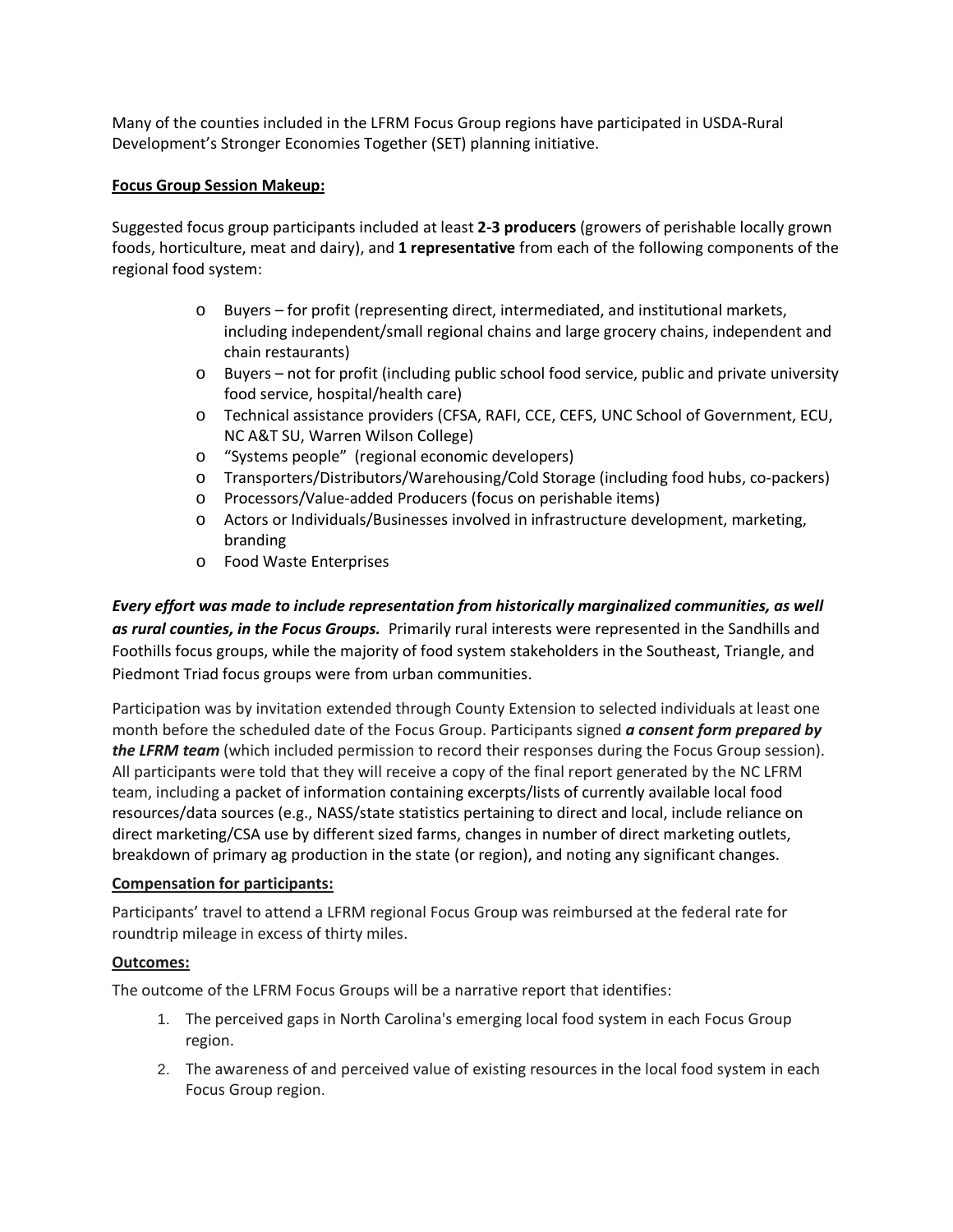Focus Group Participants who wished to become engaged in strategy implementation surrounding entrepreneurial and small business opportunities within the regional food system will be invited by a "host" regional food council or economic development authority to participate in meetings and other work activities dedicated to that purpose. This will ensure continued engagement in local food system development by interested participants.

# Executive Summary

*This section of the report will provide a brief summary of perceptions surrounding North Carolina "local" food systems. More detail from each of the five regions to each of the ten focus group questions follows this summary.*

 $1.5$  Each of the five focus groups opened with the icebreaker question of what "local" food means in the region. While the responses from each focus group region differed slightly, there was general consensus among the regions about how

*"The relationship with the farmer matters, because people trust farmers they know."*

important the interpersonal relationship between the consumer and the farmer is, in particular, the small scale farmer who allegedly engages in more environmentally "safe" practices. The definition of "local" includes farms within a 50-150 mile radius and may also cross state lines, depending on the region. For example, if the region borders South Carolina, "local" peaches includes peaches grown in South Carolina, but not Georgia. But, in the case of specialty food products, like seafood, what is "local" is defined by state boundaries. Respondents also exhibited lack of trust in grocery stores who market so-called local food, calling for more honesty and transparency at the supermarket level. Finally, respondents expressed concern that consumers are unaware of the seasonality of fruits and vegetables in their region.

 $2.$  The second question asked whether demand for local foods is growing in the region. Across the state there is a perceived rise in institutional demand – from schools, hospitals, and restaurants – as well as from the higher income consumer demographic. However, it is also clear that while demand for local food may be rising in urban areas, it is not as evident in rural areas. Focus group participants also stressed the need for consumer education on the health and economic benefit of buying food locally and were aware of inefficiencies and lack of infrastructure for small scale farmers to sell to both

*"Local foods is an urban phenomenon; there's no premium in rural areas because people have been getting it off the truck for generations."*

institutional buyers and to distributors. Consequently, suggestions for aggregation models (food hubs and cooperatives) were offered as a means to address the need for buyer convenience.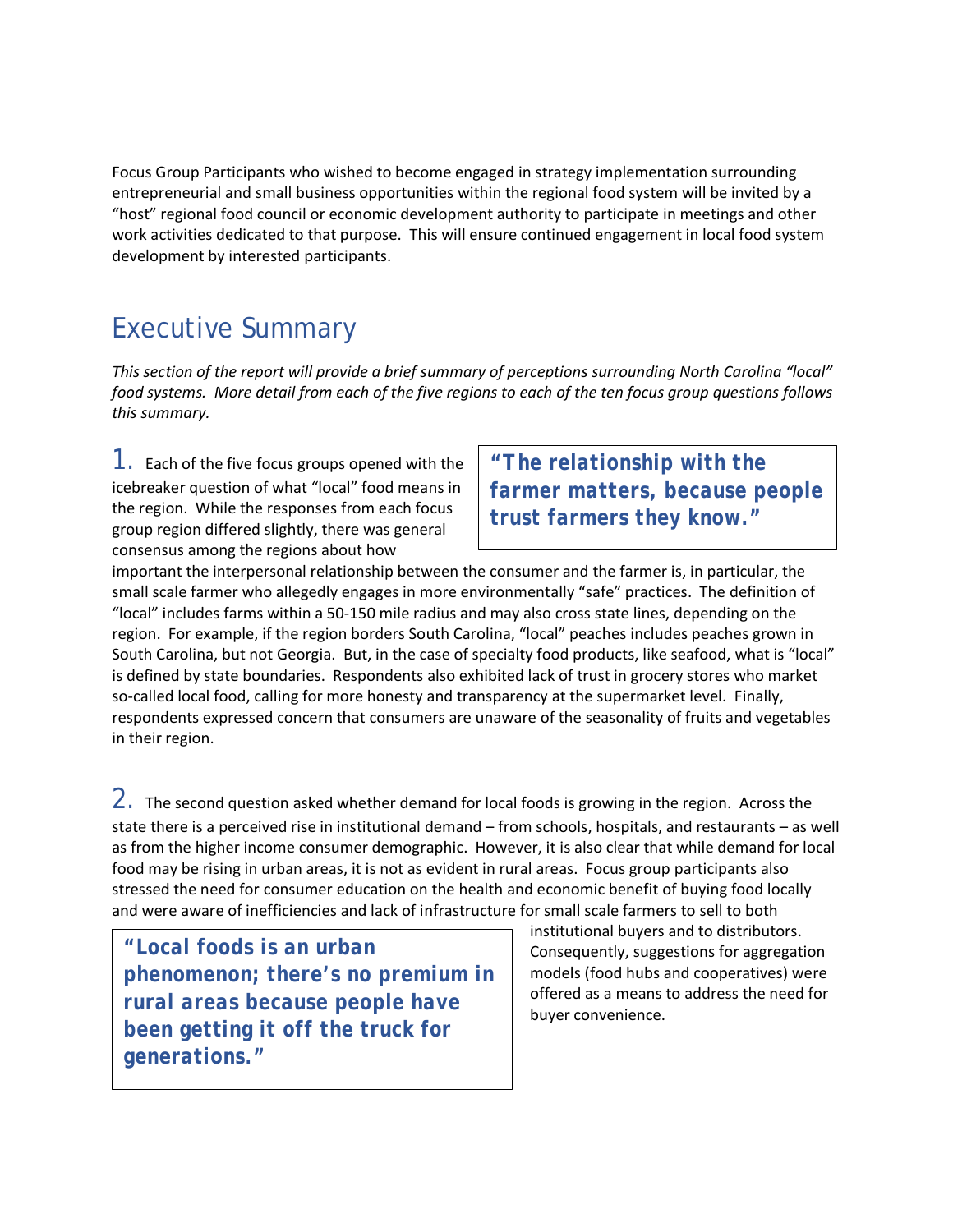3. When asked if local food is more expensive than non-local food, responses were mixed. Prices for local food in cities are generally greater than in rural small towns. Local meat is generally more expensive, but at underperforming farmers markets, growers may be underselling fruits and vegetables just to get rid of their

*"The cost of local food is more, because there is not scale. Buy a pallet at one price; buy a truckload at a cheaper price. The entire US food system is built around truck loads and rail cars."* 

product at the end of the day. And "local food" at Walmart is typically priced at or below local food sold at farmers markets.

 $4.$  Question four asked focus group participants to identify sources of information when making business decisions for their local food enterprise. A variety of information sources educate the local food business owner, including personal experience, the internet (for census and federal and state data), customer surveys, social media, and word of mouth. Extension, NC Growing Together, USDA's Agricultural Marketing Service, and the NC Department of Agriculture and Consumer Services were also cited as good informational resources when planning a local food business. In some cases, for example a project to start a food hub, professional consultants are hired to gather needed evidence of demand, in order to determine the feasibility of such a project.

 $5.$  When asked what particular resources the region needed to strengthen the local food system, there was a laundry list of needs, including government incentives and use of public lands, consumer trainings, new farmer trainings, cooperative formations for aggregation and distribution, access to affordable land, better distribution logistics and value-added infrastructure. Interestingly, one region spent a considerable amount of time discussing the role of distributors and the need for them to communicate and cooperate with one another in order to fill gaps in distribution. The distributors suggested that growers not depend on a single distributor, but plan to work with several. In another region, a suggestion was made to shift the focus away from consumer trainings in food insecure

*"We need to shift patterns of investment – not just putting the onus on low wealth communities to attend classes. We should invest in small food-related businesses in low wealth communities by creating revolving loans, etc. to support the development of that infrastructure."*

communities to increasing the investment in these communities to local food-related enterprises development. This question also shed light on the availability of underused assets in the region, like cold storage. Even though a feasibility study had been conducted indicating the need for cold storage in the region, when it became available, growers did not take advantage of it.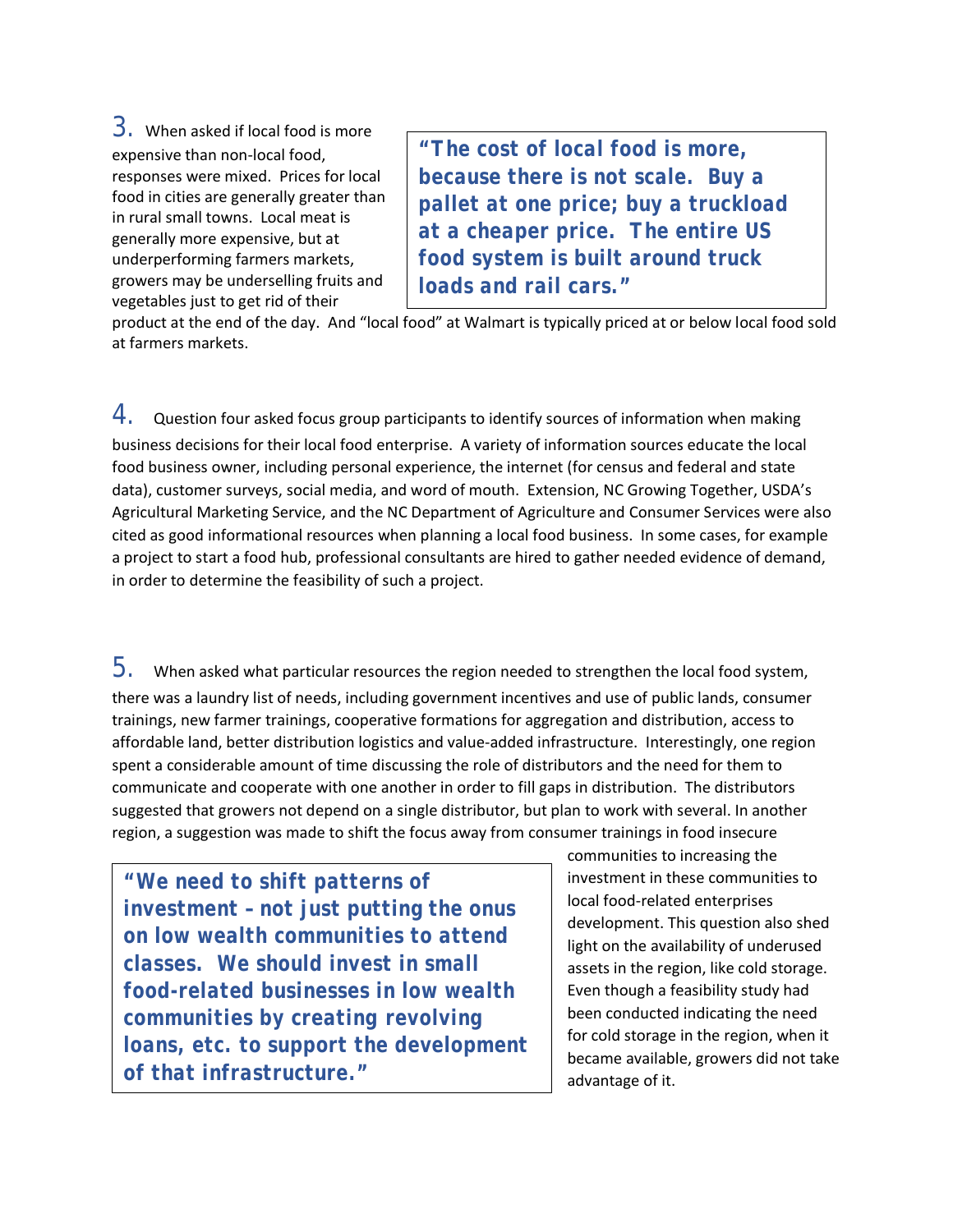6. Distribution of local food, whether directly or through a wholesaler, is borne mostly by the growers in North Carolina. Focus group participants believed that farmers, especially hobby farmers, preferred self-sufficiency and being in control of their product from field to

*"A map that shows the location of distributors and whether they work with small farmers would be helpful, but knowing where their routes are is more important."*

market. This preference leads to inefficiencies, as one farmer, hauling a half-truckload of product, may drive past a neighbor's field of the same product, with no offer to deliver product for the neighbor. The cost of time and gas to deliver the product is not being factored into the business operations of either farmer, and should be, according to the focus groups. The lack of distribution infrastructure is therefore yet another reason for farmers to learn to cooperate, collaborate, and aggregate. Focus group participants also stressed the need for detail on existing distribution routes and food hub requirements and in those regions fortunate enough to have a food hub, expressed their immense gratitude for the work of the food hub in their region (ASAP and Feast Down East).

 $7.$  All regions initially responded that there was not enough cold storage available for small scale farmers in the region (except as described in paragraph 5 above regarding underutilized assets). Growers selling at farmers markets generally make do with small freezers and refrigerators they personally haul on trailers, but storage for further distribution is not generally available. The cold storage that typically exists in the region is privately-owned, and any research on cold and cool storage has apparently not been widely enough disseminated. Participants wanted more detail on available cold storage, so that growers can determine which storage facility is best suited for their food product temperature requirements. Location of cold and cool storage is also critical to its usefulness. Distributors want it along their distribution routes, while farmers need it closer to their farms to ensure freshness.

 $8.$  The need for processing and packaging facilities for small scale producers was expressed in all 5 focus groups. Incubator kitchens were high on the list, as well as mobile meat processors. In addition,

*"Do first stage processing in rural areas, but canning and bottling in the urban areas where the distributors are. Waste needs to stay where the production is."*

participants suggested that trainings on the benefit of value-added processing would influence growers to consider washing, cutting, freezing or other processing, as well as packaging and portion sizing as part of their operations.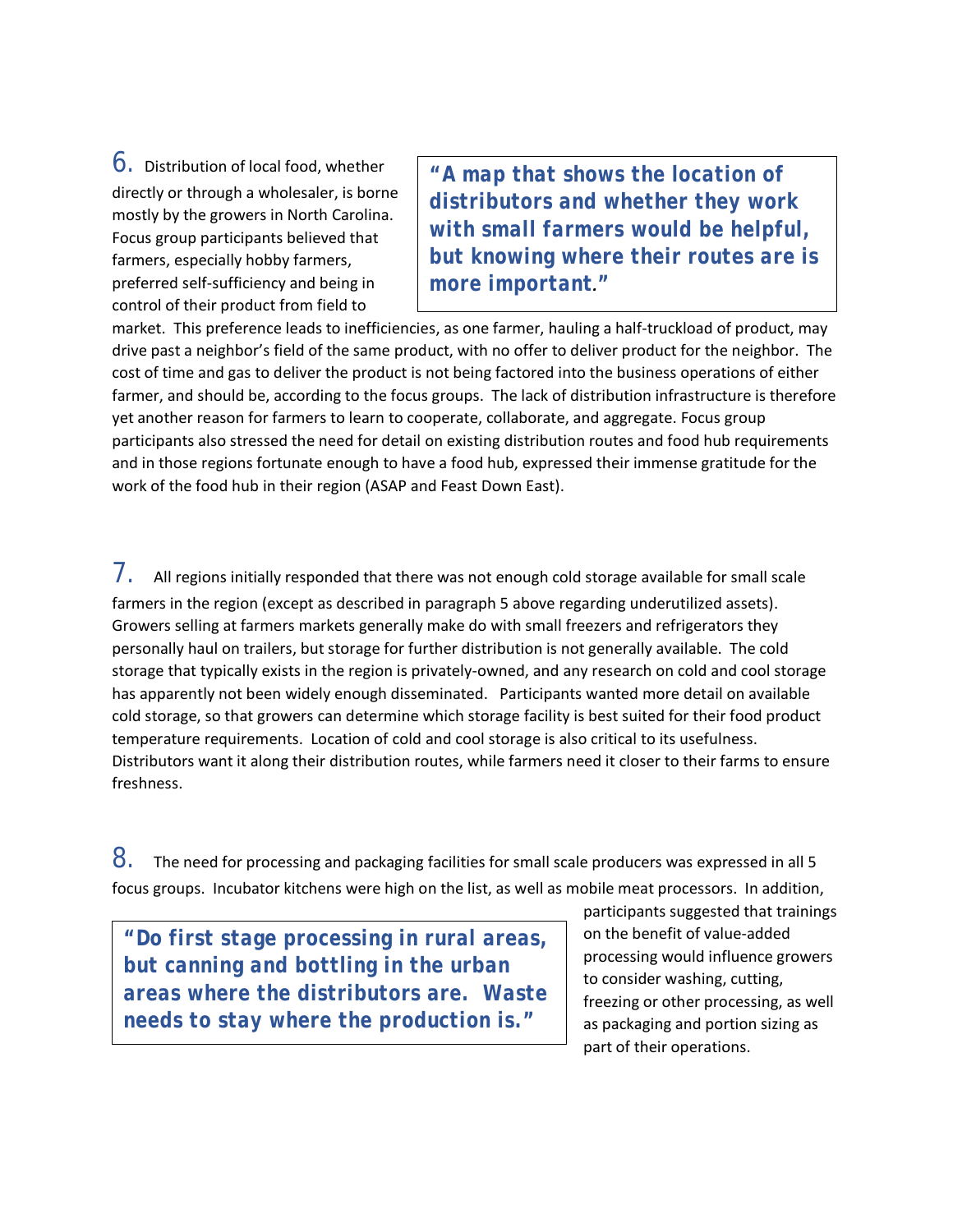9. Participants were asked how online "maps," showing the locations of food system stakeholders (small scale producers, organic farms, processors, distributors, storage, markets, etc.) might help in planning their local food businesses. The major frustration with currently available

*"The maps should be linked to area visitor center websites because young people interested in farming are moving to the area. The maps need to be layered, up to date, and not require the user to go back and forth between maps in order to get needed information."*

maps has been that they were neither current nor accurate, so the suggestion was made that updates and verifications be made on a regular basis by a designated government agency or NGO, and that selfreporting not be allowed, unless verified for accuracy and categorization. The maps must be easily accessed and navigated with several layers of information on each entry. Foodsheds should be identified as well as watersheds. Finally, connecting map users with available resources (education, technical assistance, and financial) is critical.

 $10.$  The final question of the day was to identify one opportunity to strengthen the regional food system. Participants stressed that local government must be engaged with and committed to the development of the local food system in order for communities to have a sustainable economy. Incentives must be developed and trainings provided to encourage a new generation of farmers. Trainings on succession planning and working land preservation are also key to sustainability. Finally,

*"A systematic regional approach to food system development is key. It cannot be on a county by county basis. There is a natural symbiosis between rural and urban, but coordination and infrastructure have to be regional."*

information regarding local food system infrastructure needs (including storage, processing, and distribution) must be communicated to the public and local government and implemented on a regional basis.

*The following section provides a summary of each region's responses to the 10 focus group questions.*

Question 1: *How do you define "local" when you purchase "locally grown/caught/raised" food products? Think about this in terms of radius and other values.*

Key takeaways: relationship with the farmer; "region" versus state boundaries; awareness of seasonality of fruits and vegetables; "local" meat is especially dependent on the farmer connection; 50- 150 mile radius, depending on the food sought; family farms versus big ag; there is a need for more honesty and transparency from retailers; more concern for the environment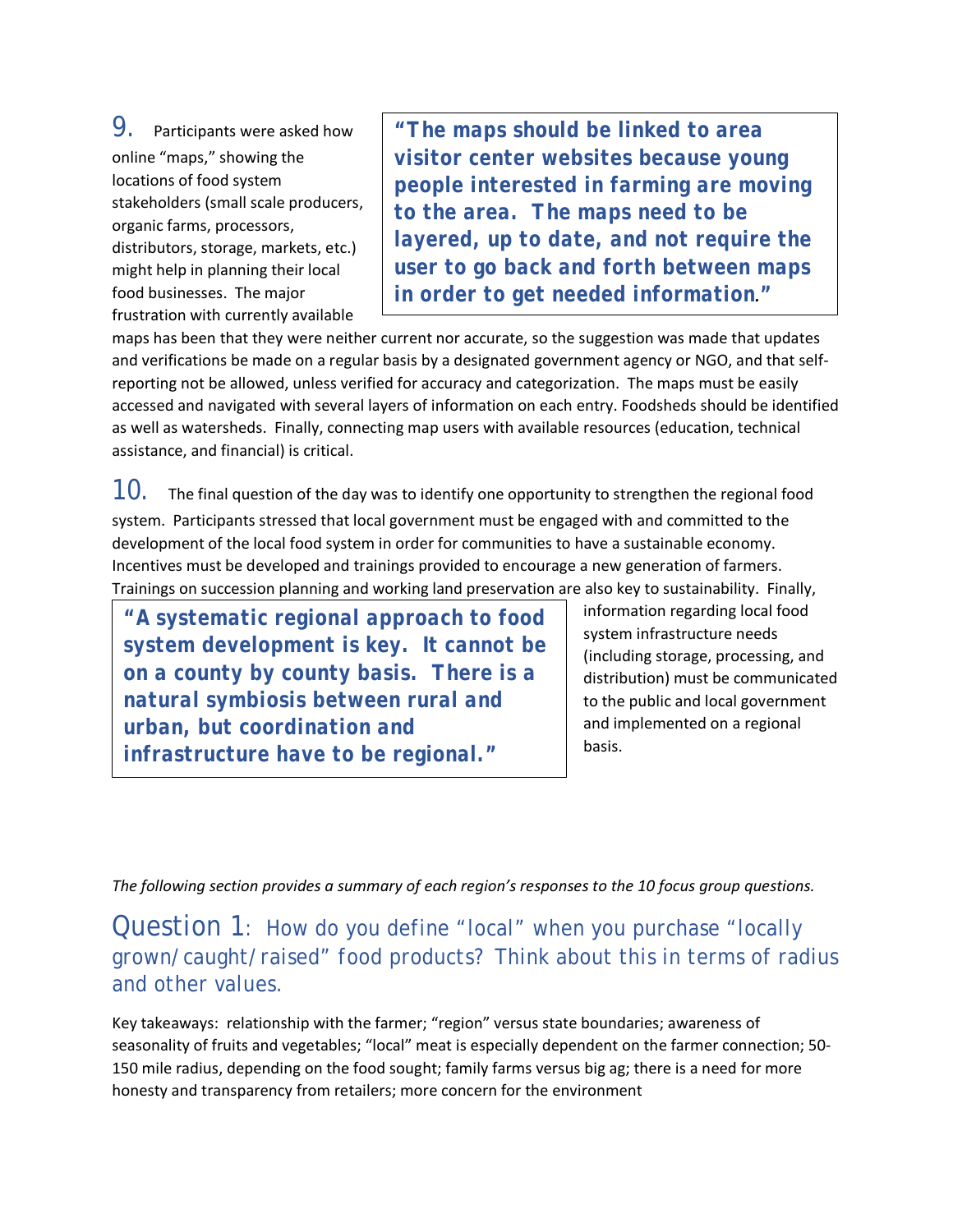**Sandhills:** "Local food" certainly encompasses food purchased at a local farmers market or roadside stand and sold by farmers either personally known or represented to be from the county where the farmers market or roadside stand is located. The standard geographic region used by grocery stores is food sourced with a 100-mile radius, and depending on the food category, like seafood, may extend to include the entire state of North Carolina. However, *among many consumers there is a lack of trust about food labeled "local" at the grocery store.*

**Southeast:** "Local food" includes foods grown within the NC state borders, but since this region is so close to South Carolina, also includes food grown in South Carolina. The local food hub works with farmers within a 50-mile radius, but has partnerships with growers further away in order to provide the best quality, seasonal fruits and vegetables. *Among elected officials, the definition of "local" is limited to farmers in the county they serve*; however, the connection to the farmer is the most important piece for true locavores. Finally, what grocery stores advertise as being "local," does not always fall within this definition of local.

**Foothills:** "Local food" means food that is sourced within state boundaries. The radius ranges from 50 to 150 miles, depending on the food. *The relationship with the farmer matters, because people trust farmers they know.* For food safety concerns, it is important that food be sourced within US borders.

**Triangle:** It's easiest to understand and define "local" as being grown, caught, or raised in North Carolina. While we may source some of the foods we distribute from Southern Virginia, we don't believe it fits the definition of local. *Every retailer has a responsibility to define what's local for them.*  Consumer preference is "hyper local," so I you're going straight to a farmers market or the back of a truck, it is very local. An intermediated supply chain can only be met through a regional infrastructure. Drawing a circle around Raleigh, we have to source 150-200 miles each way, which crosses both the Virginia and the South Carolina borders. *Local is relative to what's available and when.* Consumers want honest marketing and transparency. *Local means nothing if it's not any good.* 

**Triad:** The image that comes to mind is a one on one relationship with a buyer and a grower, which of necessity takes place within a small geographic area. Grocery stores are greenwashing their relationship with the farmer, so the sense of place and seasonality gets extended. *Family farms is a big piece of local, as well as a community of food businesses that support the local food system.* Local is more about values than geography – do you know the farmer name or family? *We have a lot of very big food (industrial ag companies) in North Carolina. They provide jobs and tax dollars and all that, but they are owned by another entity far away that may not have the need or focus on taking care of the environment.*

## Question 2: *Do you think that the demand for local food is growing in your region? Why or why not?*

Key takeaways: food awareness; food sovereignty; greater disposable income; need for education and awareness among other populations; no premium in the rural areas; institutional demand; need for convenience; downtown redevelopment; need for ag land preservation in counties with urban centers; need for small scale farmers to aggregate through cooperatives or food hubs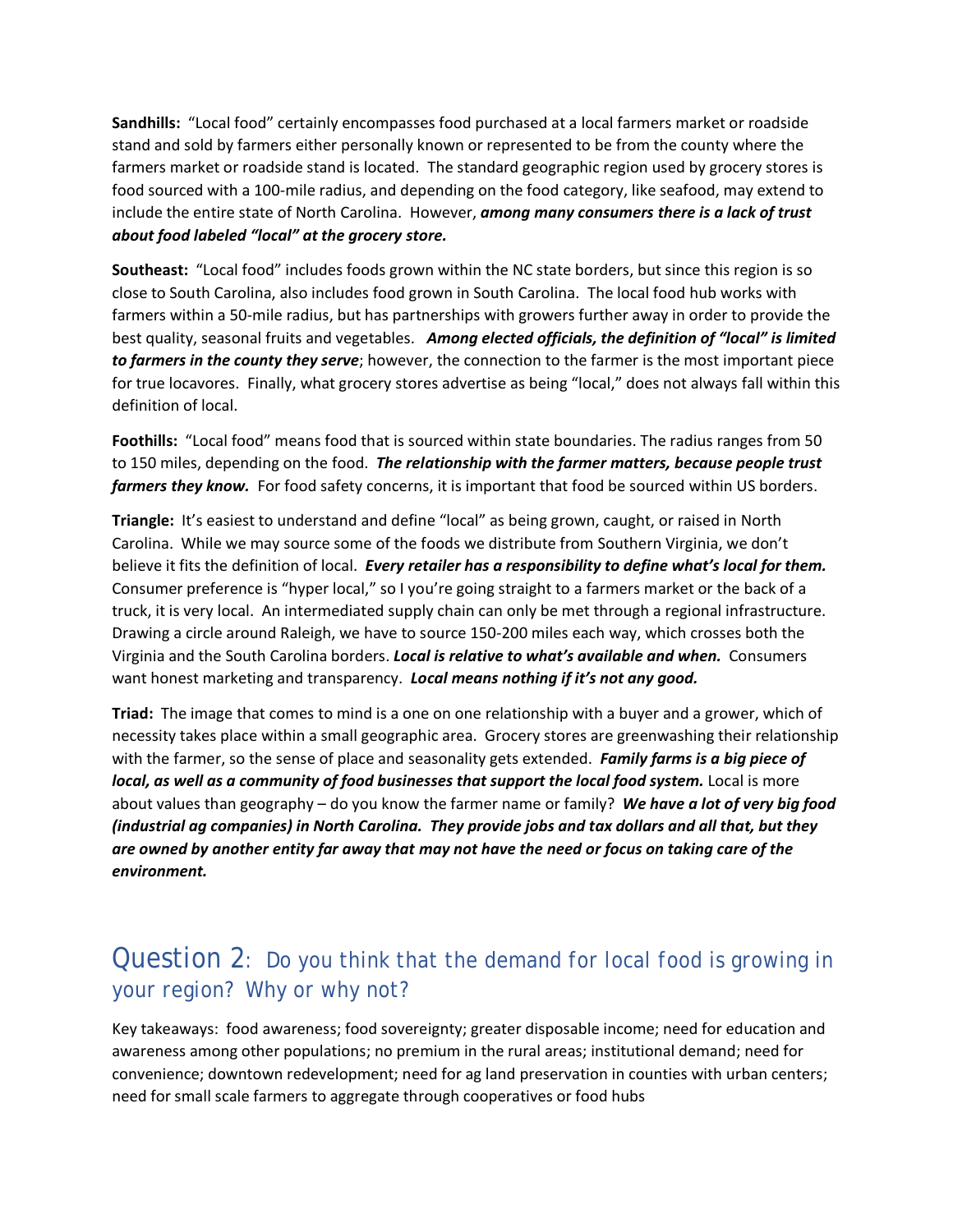**Sandhills:** There is a growing demand in the region, but mostly from institutional buyers like restaurants, hospitals, and resorts. Because farmers are aging and there are less farms, the 100-mile "local" radius is stretching. *There is a need for small scale farmers to aggregate through cooperatives or food hubs.*

**Southeast:** Demand for local food is growing, particularly for high quality, local meat. Production of fruits and vegetables is too labor intensive and the cost of land is too high to make a profit selling fruits and vegetables. Restaurant demand is growing more than anything; not so much in the home kitchen. Farmers markets and CSAs are struggling. *CSAs are hard to find. Farmers markets hours are inconvenient for the working person. The fact that Walmart is willing to put in extra time and money to publicize a "local" section must mean that there is a growing demand within the general population. Local food has been a driving force for the redevelopment of the downtown areas of some communities.* There is a lot of development pressure on agricultural lands in the region.

**Foothills:** Retirees in the region want "clean" food and knowing where your food comes from is key to satisfying that demand. The farmers markets in larger cities in the region have grown, but not so much in the smaller cities. *Convenience to a farmers market plays a key role in whether people will shop locally, so hours of operation and location are critical. Social medial and other information on the web are influencing food values among younger consumers.*

**Triangle:** Demand for local food is definitely growing in the region because it is seen as being more healthy and natural. However, the convenience of the grocery store has caused some farmers markets to plateau. Demand is there, but there are bottlenecks. Infrastructure for small processing is absent and crippling. *Local foods is an urban phenomenon; there's no premium in rural areas because people have been getting it off the truck for generations.*

**Triad:** The experience of small farmers in the region is that it is growing exponentially because of the consumer living in the region's larger cities who has greater disposable income and food awareness. In particular, there is a rise in demand for organic food. Chefs are also demanding it. *In the rural areas as well as in low wealth communities in the region's cities, there is a need for education and awareness of the health value of fresh food, and food is fresh only if it is locally sourced.* There is also a concern that cooking skills by the average consumer are dwindling, in part because of lack of time, so while demand for local food may be growing, it is not necessarily in the home kitchens . . . more in restaurants and institutional food preparation. The rise of local food councils is another indicator of the growing demand for local food, but there are policy issues and other barriers that need to be addressed in order to strengthen the local food system.

## Question 3: *Discuss if the cost of local food in your region is more or less than what people pay for non-local food.*

Key takeaways: Walmart "local food" is questioned; yes and no; farmers market sellers are underselling to get rid of product; local meat is always more expensive; higher price justification for smaller scale farming because of subsidies for big ag as well as volume farming; portion size and packaging; distinction between prices in cities versus rural areas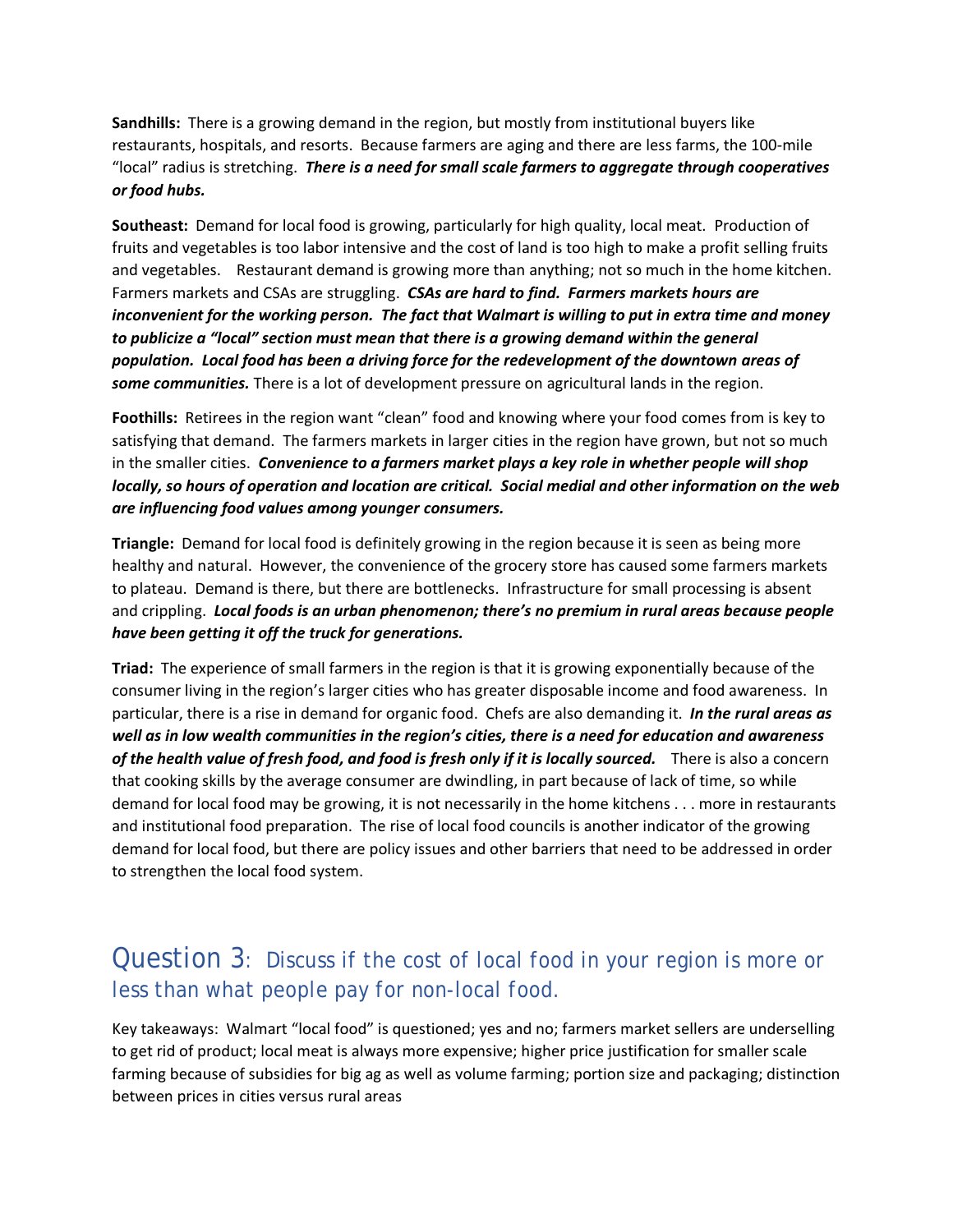**Sandhills:** If the consumer is purchasing "local food" from Walmart, then local food offered anywhere else will be more expensive. Local meat products are always more, but local food offered through CSAs is competitive with upscale grocery store prices. *Many consumers are not aware of all of the farmers' expenses so they will shop for convenience and price and are less interested in what is healthy.*

**Southeast:** Larger conventional growers have greater volume, which means retailers are able to purchase in bulk, and food to the consumer is less expensive. *The smaller scale farmer has to price their product higher and this higher price gets transferred to the consumer.* Local food offered at farmers markets are about the same cost as at the supermarkets, except for local meat, which is significantly more. Consumers seem to prefer organic when it comes to local food, and when it comes to organics, direct sales to consumers through farmers markets and CSAs may be cheaper than grocery store prices for organics.

**Foothills:** While prices for local food historically have been higher, now some grocery stores are surpassing the farm stand prices.The perception is that local food is more expensive, but this is not necessarily the case. Only local meat is more expensive than grocery store prices. However, *often farmers market sellers sell below what they should sell at. They don't want to take anything home, so they undersell.*

**Triangle:** *The cost of local food is more, because there is not scale. Buy a pallet at one price; buy a truckload at a cheaper price. The entire US food system is built around truck loads and rail cars.*  Subsidies also support big ag, not small scale. Local farmers need to learn how to extend their seasons, and they will get a better price. *Portion size and packaging are key to making the small scale farmer competitive.*

**Triad:** People who prefer Mom and Pop restaurants are not interested in fresh food. The high-end customers will go to the high-end restaurants and pay more for the local, fresh food. Dollar wise in the city, local food is more expensive, and non-local food is cheaper, but non-local food quality is also "cheaper." There is a MYTH that local food is more expensive. It is concerning to hear that myth being shared here. It depends on the venue and where you look. *You also need to look at the benefits of buying locally, including the recirculation of the same dollar within a community.*

## Question 4: *What sources of information do you use to determine your market for locally grown/caught/raised products?*

Key takeaways: vegecation; convenience; customer surveys; Extension; AMS; media; NC Growing Together spreadsheet; word of mouth for restaurant sales; significance of food hub; personal experience; some census data

**Sandhills:** To determine a target market, we typically use census data about households. Previous year's sales help in planning for next year, and only grow what people will buy.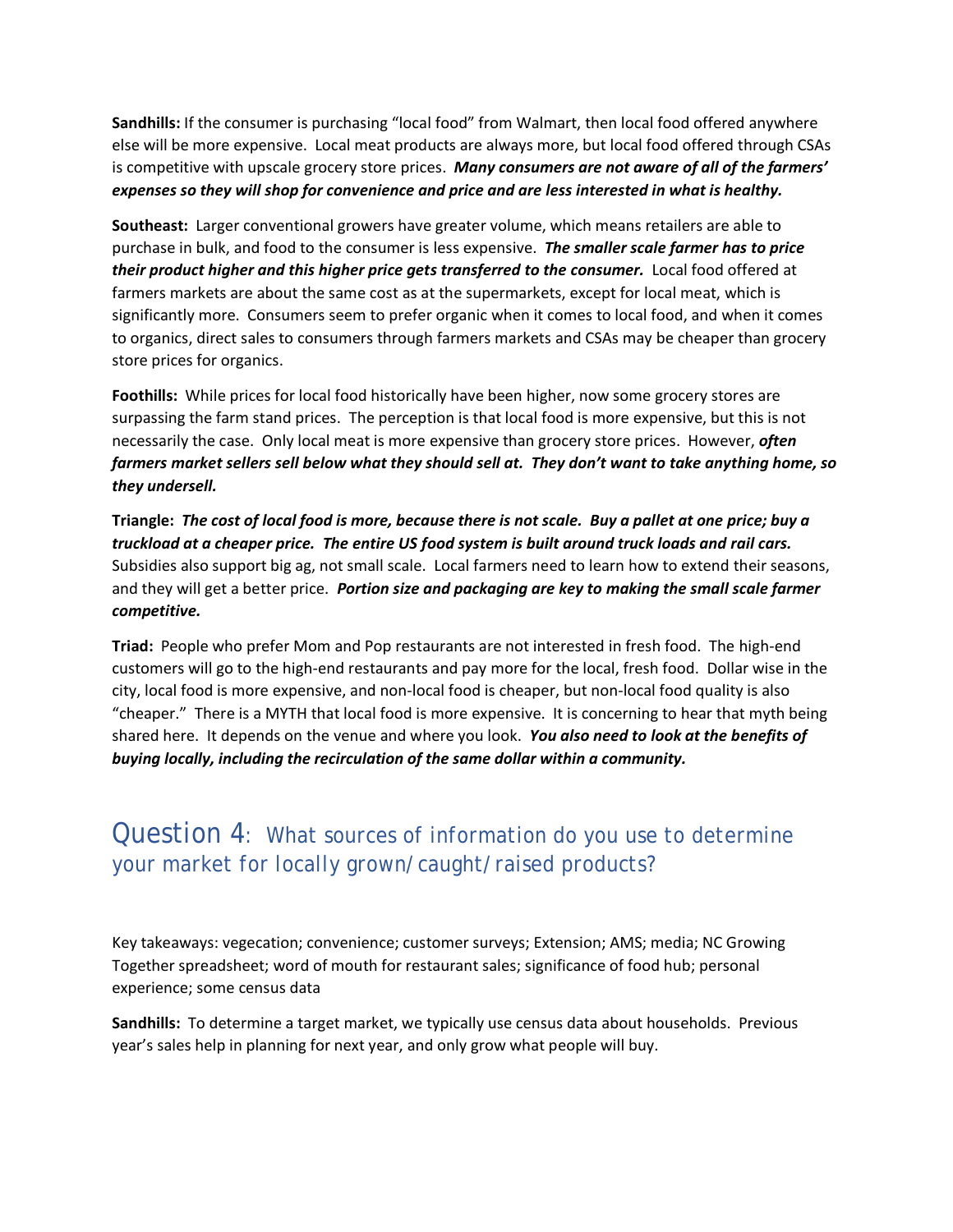**Southeast:** Facebook is a great way to market product locally. *Food hubs are a great source of information*, and finding which restaurants are buying is typically word of mouth. Food hubs connect farmers with chefs.

**Foothills:** Local food councils are playing a key role in mining the data by conducting consumer and institutional buyer surveys. There is also a lot of information on how to run a good farmers market at marketumbrella.org. There needs to be more consistency and thought given to farmers market placement and hours of operation. *Farmers markets are not necessarily a growth strategy for every small town.*

**Triangle:** Retailers need to specialize in "vegecation" – education about what's in season, what grows locally, and how much it costs to transport it from the field to the plate. Ten years ago, consumers were driven by the desire to purchase local food; now they are more interested in convenience, which has resulted in front porch delivery of local foods with recipes. Customer surveys determine whether they are willing to pay more; is the source of the food or the cost more important; what are the thresholds with sourcing, cost basis, delivery? *Media and social media influence the trends – NC chefs are getting ideas from national media.*

**Triad:** There is a multi-faceted approach to making business and marketing decisions concerning local food – word of mouth, internet, reading, listservs, surveys of customers. All of this has resulted in business diversification and alternative revenue streams from direct sales, agritourism, subscription programs, a little wholesale, and some sales to restaurants. Farmers hear that a restaurant is buying from the locals and make an appointment to meet the chef. *New farmers go to Extension to learn how to price their product. Some farmers use the AMS wholesale price site, but get lost in it every now and again.*

## Question 5: *What assets or resources are needed for this region to have a strong local food system?*

Key takeaways: cooperative formation for aggregation and distribution; government incentives and use of public lands; new farmer trainings; consumer education; more distribution and value-added infrastructure; access to affordable lands; cooperation among distributors to fill gaps; communication about available infrastructure; don't put all your eggs in one basket; underused assets

**Sandhills:** More young farmers are needed, as well as access to capital and land. In addition, there is a need for an input output study -look at what is selling at the local grocery stores that regional farmers can produce in quantity. We also need regional scale processing equipment, particularly for poultry and meat processing. *Farmers need to organize as cooperatives in order to aggregate and distribute their food products*. Farmers markets need to consistently sell high quality product at times and locations convenient to the consumer. An awareness campaign is key to influencing the consumer mindset to buy local food.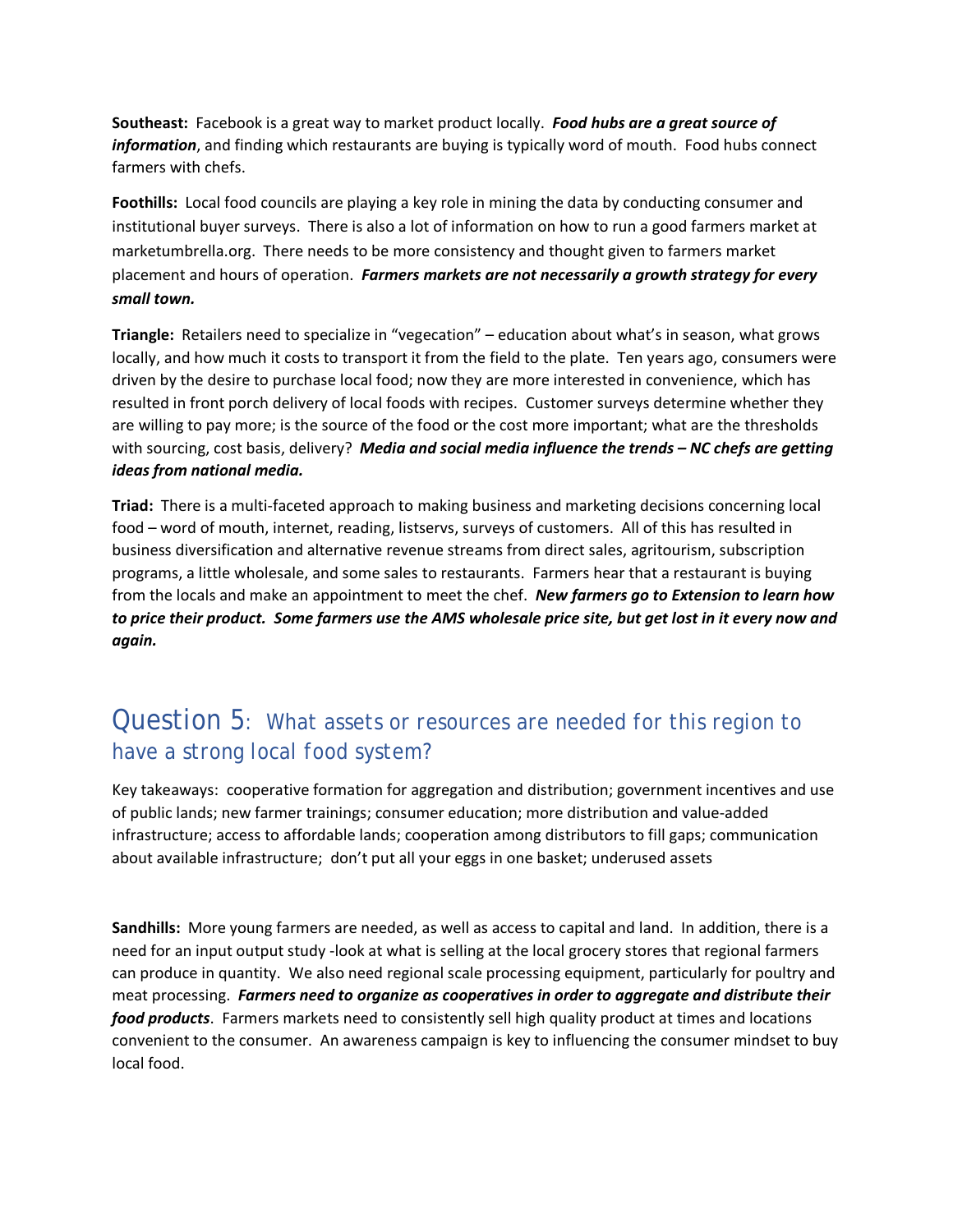**Southeast:** Ideally, there would be an annual food fair focused on local food access and availability. *Government incentives*, including farming of public lands, is very important for strengthening the food system. New farmer trainings will help with the aging farmer crisis in the state. Consumer education is critical, as well as more transportation options to get the food to market.

**Foothills:** Access to affordable land is a critical need in the region, as well as more and younger farmers who get the training they need. Farmers need to collaborate and find a single point of contact to learn of distribution options, including organizing into cooperatives. *However, there is resistance among farmers to be a part of a formal collaborative structure.* They prefer to share informally. Value-added structures are needed to enhance fresh raw product, but the rules and regulations governing valueadded products are too complicated. A food policy council could focus on the barriers to entry to valueadded and make recommendations to ease that entry.

**Triangle:** There is a need for a more dynamic AMS list of GAP-certified farms as well as publicizing information about the different levels of GAP. *Regional movement of product is needed; if distributors cooperated with one another, some of the current gaps could be filled.* Small scale farmers need to help each other out by referring customers. *There is also a need for better communication about infrastructure available to the small farmer as well as networking about distributor needs.* The reason the local food movement is challenged is because of the risk. Farmers want to know the market is there. Buyers want to know the product is there. Each is waiting on the other. Indication of what they need doesn't necessarily mean that they are ready to switch to the new product. Cold storage and commercial kitchens sometimes sit empty. *Never rely on one distributor. Farmers should have at least 4 distributors. A big achievement would be to have a national distributor talk with the local growers.*

**Triad:** There is a need for some sort of processing facility to extend the shelf life of local food. Aggregation is a critical need of the region, as well as identification of the best spot to advertise your product. There is a huge generational gap when it comes to cooking, so there needs to be more education on how to can, freeze, and prepare meals. *We need to shift patterns of investment – not just putting the onus on low wealth communities to attend classes. We should invest in small food-related businesses in low wealth communities by creating revolving loans, etc. to support the development of that infrastructure.* Starting food education when our kids are young, through programs like the Food Corps, has yielded good results like school gardens. *Increasing the number of school gardens can increase the consumer demand for local food.* We need a commitment from our policymakers in local government to support a local food system, seeing it as an economic opportunity to support small business and putting money behind that, for example, why can't our school system buy from local sources. In some places in the region, there are too many underused commercial kitchens in church basements. Why can't they be used as test kitchens for new products?

## Question 6: *How is local food brought from farm to market (distributed) in your region?*

Key takeaways: local food distribution is borne primarily by the farmers; inefficient; need detail on distribution routes and food hub requirements; the roles of ASAP and FDE.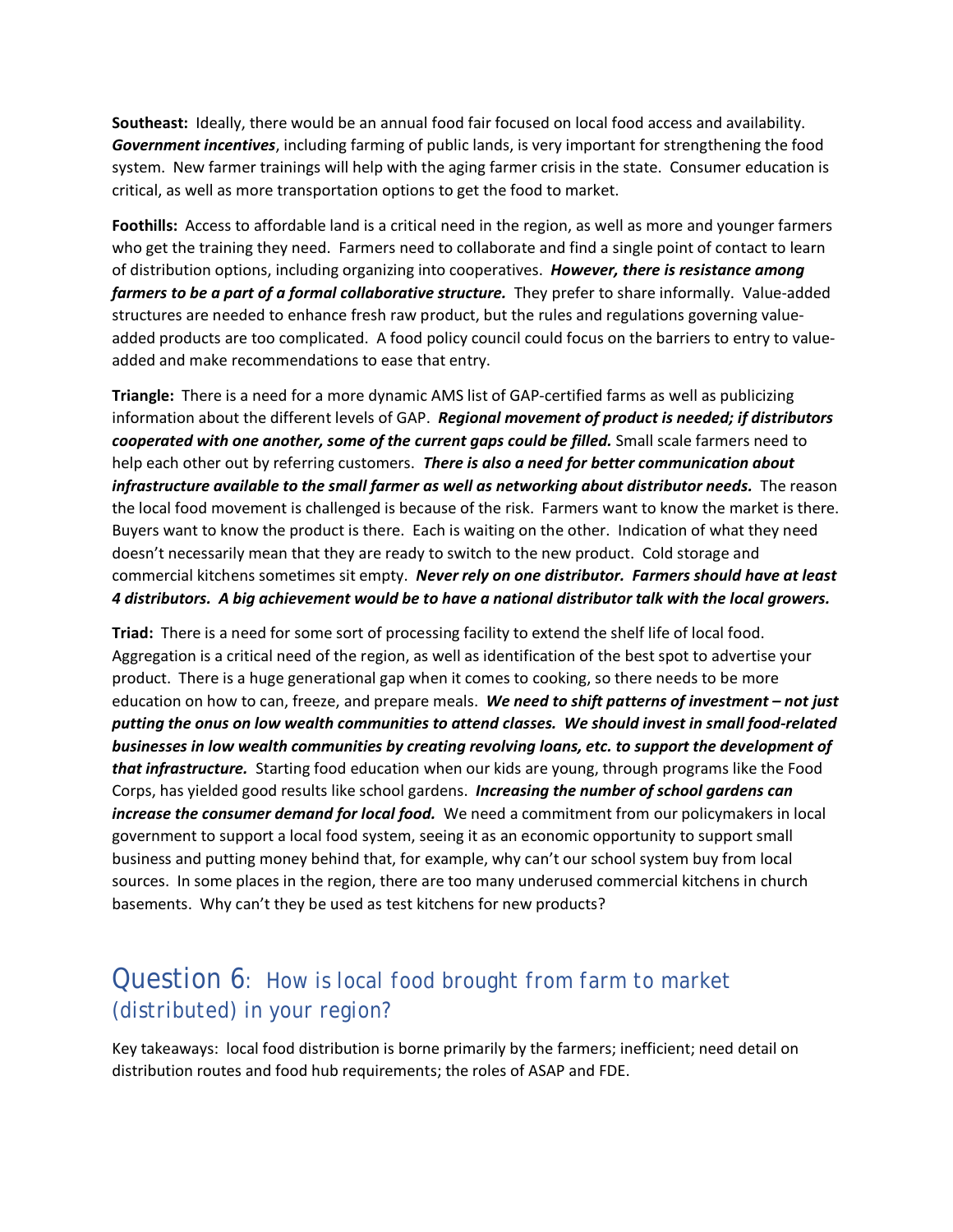**Sandhills:** Farmers bring trucks and refrigerated trailers to the farmers markets. Some producers drop off their product at a central packing station; food banks will pick up excess product donated by the farmers. Some grocers accept direct drop shipments onto their produce market floor. There was a need for aggregation and demonstrated institutional demand, so a food hub is currently under development.

**Southeast:** Farmers bring their product to market or restaurants or food hub via truck. Feast Down East plays a critical role in food aggregation and distribution when moving product from the farm. Farmers markets are inconsistent outlets; *there may be an opportunity for an entrepreneur to aggregate on behalf of several farms.*

**Foothills:** Farmers take their product straight to the restaurant or to market. Orchards take their apples to packers in another county for distribution nationwide. There are informal agreements among farmers to sell the products of other farmers on their farms or take them to market. *ASAP (Appalachia Sustainable Agriculture Project) provides a great service to farmers by connecting farmers with chefs and food service buyers as well as marketing and trainings.*

**Triangle:** The bulk of local food distribution is handled by the farmers. In rare cases, a food hub will pick up food from the farm. Farmers do not cooperate with one another, driving past other farms to bring their food to the store of hub. *This creates a tremendous amount of inefficiencies. A map that shows the location of distributors and whether they work with small farmers would be helpful, but knowing where their routes are is more important.* It would also be very helpful to know what each so-called food hub does – how it takes product, etc. The number and location of farmers markets is not as important as knowing their quality, including the rules governing who can sell there. Farmers markets play an important social role for smaller communities, in particular.

**Triad:** Most local food is sold directly to consumers at farmers market or on the farm. Farmers bear the burden of moving product to restaurants, institutional buyers, and wholesalers. Sometimes the distributor will come to the farm. Some product is moved through individual or multi-farm CSAs. An infrequent occurrence is to have the chef come to the farm. Some farmers markets have good locations but poor managers, so there is inconsistency in quality and profitability.

## Question 7: *Describe the need for cold storage in your region.*

Key takeaways: not enough; differing needs; food safety; underutilization; location is critical

**Sandhills:** There is not enough cool or cold storage in the region. The food hub under development needs to ensure there is enough cold storage.

**Southeast:** There is a need for cool storage for strawberries and freezer storage for beef. Participants were not aware of existing cold storage availability in the region.

**Foothills:** Research needs to be done to determine what facilities are right for the product. There is also a question of who is responsible for food safety. Regulations on use need to be developed.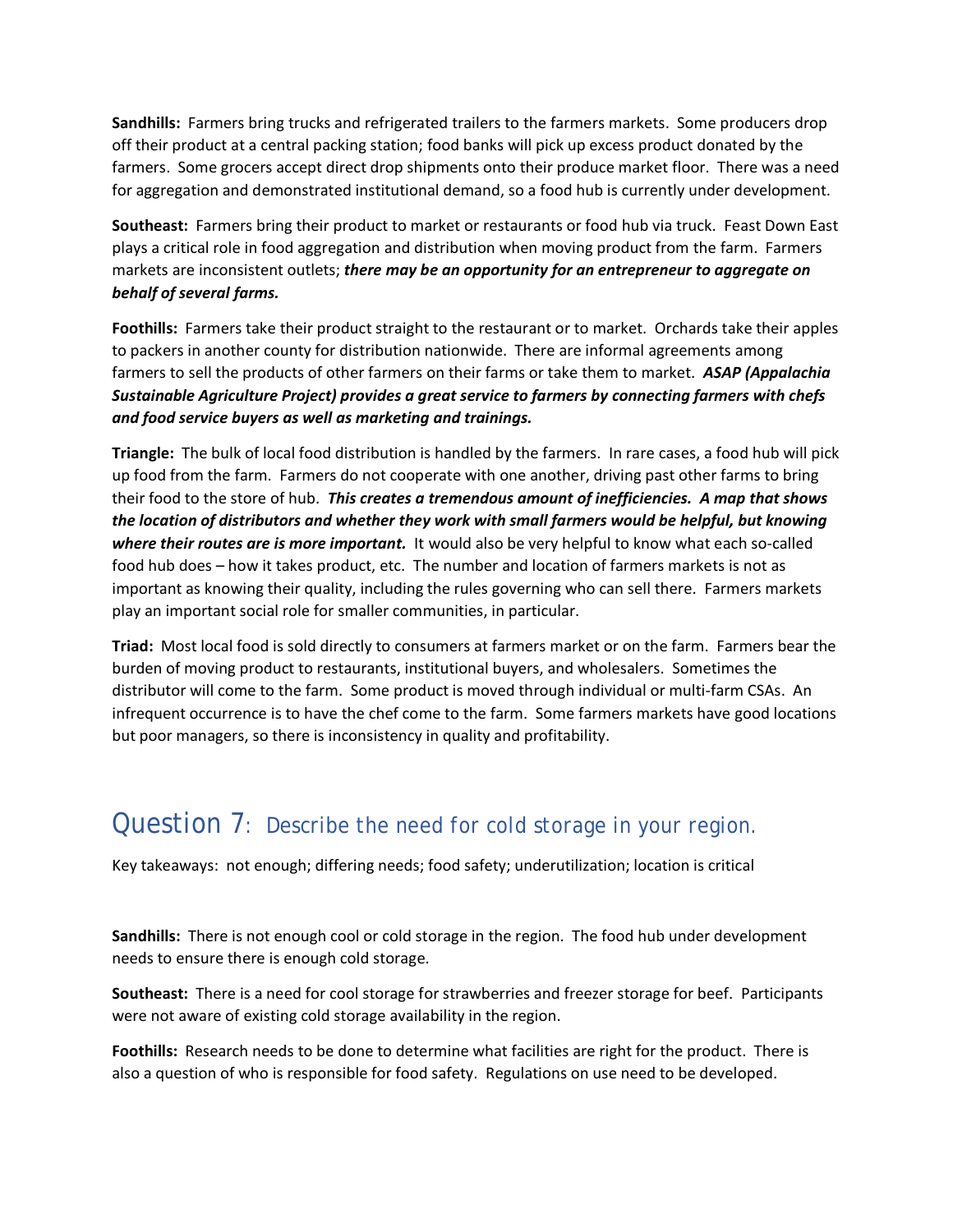**Triangle:** There is some underutilized cold storage. Location is critical; it needs to be where we need it, but it is difficult for a small farmer to justify the costs of even a small cooler storage. Would subsidies help?

**Triad:** Cold storage in the region is perceived to not be available to small farmers.

# Question 8: *Describe the need for processing facilities in your region.*

Key takeaways: mobile poultry processor; incubator kitchens; education for value-added

**Sandhills:** There are some commercial kitchens in church basements, but they would need to be certified and then could not use them for non-compliant church functions. Consider getting your own kitchen certified is an option for some home-based businesses.

**Southeast:** There is a need for a humane kill meat processing facility, as well as one for collards.

**Foothills:** There is a huge need for meat processing; local processors are to capacity just serving the hunting business. To ship nationally, you have to go to Virginia to process. *There is an education void when it comes to regulations, knowing how to process, and what the labeling requirements are.* The mobile poultry processor is underutilized.

**Triangle:** There seems to be less of a need for cold storage in the region and more of a need for processing. Increasingly wholesale and direct customers want quick cook ready product. Processing needs to scale up to match, but not overshoot, the market. Institutional buyers want processed product, and they are not getting much of it from NC. There is a need for processing that could do complimentary products. Chefs don't want to sell beans, for example. There is an even bigger need for bottling in NC. The facilities have to be where the demand is and where the distributors are. *Do first stage processing in rural areas, but canning and bottling in the urban areas where the distributors are. Waste needs to stay where the production is.*

**Triad:** There is a definite need for processing among small farmers and value-add. It would be nice to duplicate Blue Ridge Food Ventures in the region, as it has launched many now larger companies. There is also a need for a mobile poultry processor as well as a certified organic processor.

## Question 9: *How do maps help people to plan a local food-related business?*

Key takeaways: up to date and accurate; easily accessible; more detail on availability of facilities to small scale farmers; good starting point; organic farms; water quality and water systems; connecting map users with available resources, TA and financial

**Sandhills:** Maps identifying the location and the capacity of processing and cold storage facilities could be useful to a new producer, but only if they are accurate. These maps must also be housed on a web site that is easy to find and navigate. It is also important to know whether these facilities are open to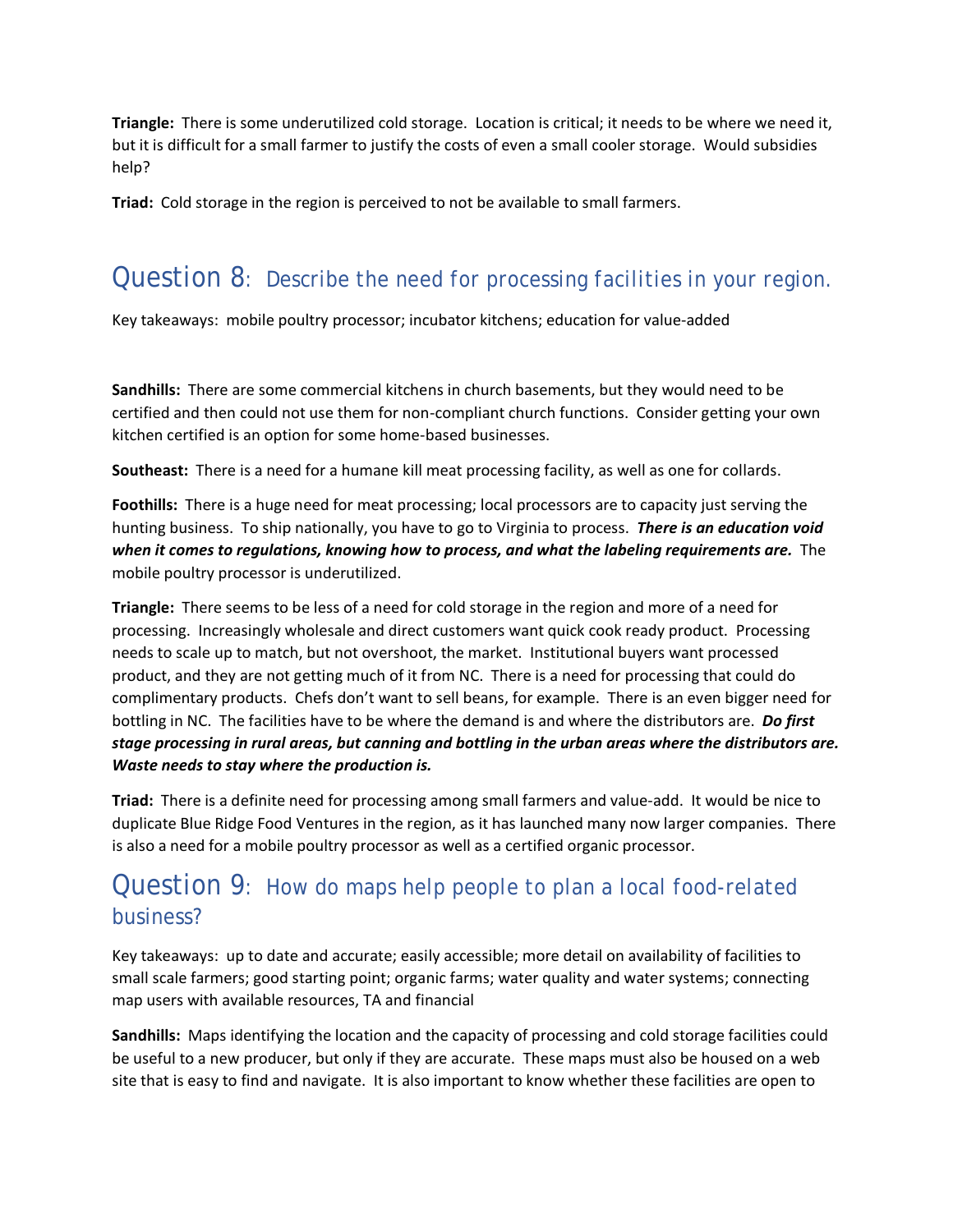the small scale producer. *There is a question as to whether the maps are any better than simply doing an internet search for the needed information.*

**Southeast:** *A map that would identify where local food producers are located would be beneficial to farm to table restaurants.* When fruit/vegetable growers want to scale up from direct sales, it would be helpful to know the routes of distributors. *The maps are also a good way for smaller processors to advertise.* Food entrepreneurs may find the maps helpful when determining where to locate their new food business.

**Foothills:** *The maps should be linked to area visitor center websites because young people interested in farming are moving to the area. The maps need to be layered, up to date, and not require the user*  to go back and forth between maps in order to get needed information. A GIS map is only as good as the data, the verification of the data, and how to use the data. Self-input is not well-suited to accuracy because the person providing the information may not understand the criteria. It would be important to verify the information with the local Extension office or other organization or agency familiar with the state of agriculture in the region.

**Triangle:** The maps should only locate processors and storage facilities available to small scale producers. There must be dedicated personnel regularly updating the maps. *For the entrepreneur the maps are valuable, but realistically, small scale farmers know what they want to do and the information on the map won't shift their mindset.* The maps are a great starting point and useful to a small business center, but only if there are extra layers of detailed information. *It would also be useful to be able do a reverse search by county geography so that businesses that serve the county can be identified, including where the business goes, and where it sources from.*

**Piedmont Triad:** Knowing the location of processors (or lack thereof) could influence business decisions of small scale farmers. The maps also introduce food policy councils to the stakeholders in the local food system. It would be very helpful to know where North Carolina's organic farms are located. *In addition, how can these maps be overlaid with water quality and water systems (it's important to know where the poultry and swine farms are), as well as the food sheds. Where are the farms located, what is the infrastructure supporting those farms, their transportation network, etc.* **Accurate and up** to date information are key to the maps' usefulness.

## Question 10: *Name one opportunity you think would strengthen the local food system in your region.*

Key takeaways: Commitment and engagement of local government; communication; need to capitalize on the urban connection; consumer education; new farmer trainings; incentives; succession planning; processing

**Sandhills:** *Each regional food system needs to brand and learn how to market the food it produces.* Mobile poultry and beef processors are also important for the region, as well as fruit and vegetable processing/commercial kitchen.

**Southeast:** There should be more new farmer trainings to support the next generation of farmers. New farmers should also be connected to available land and given incentives to farm. *The land needs to stay*